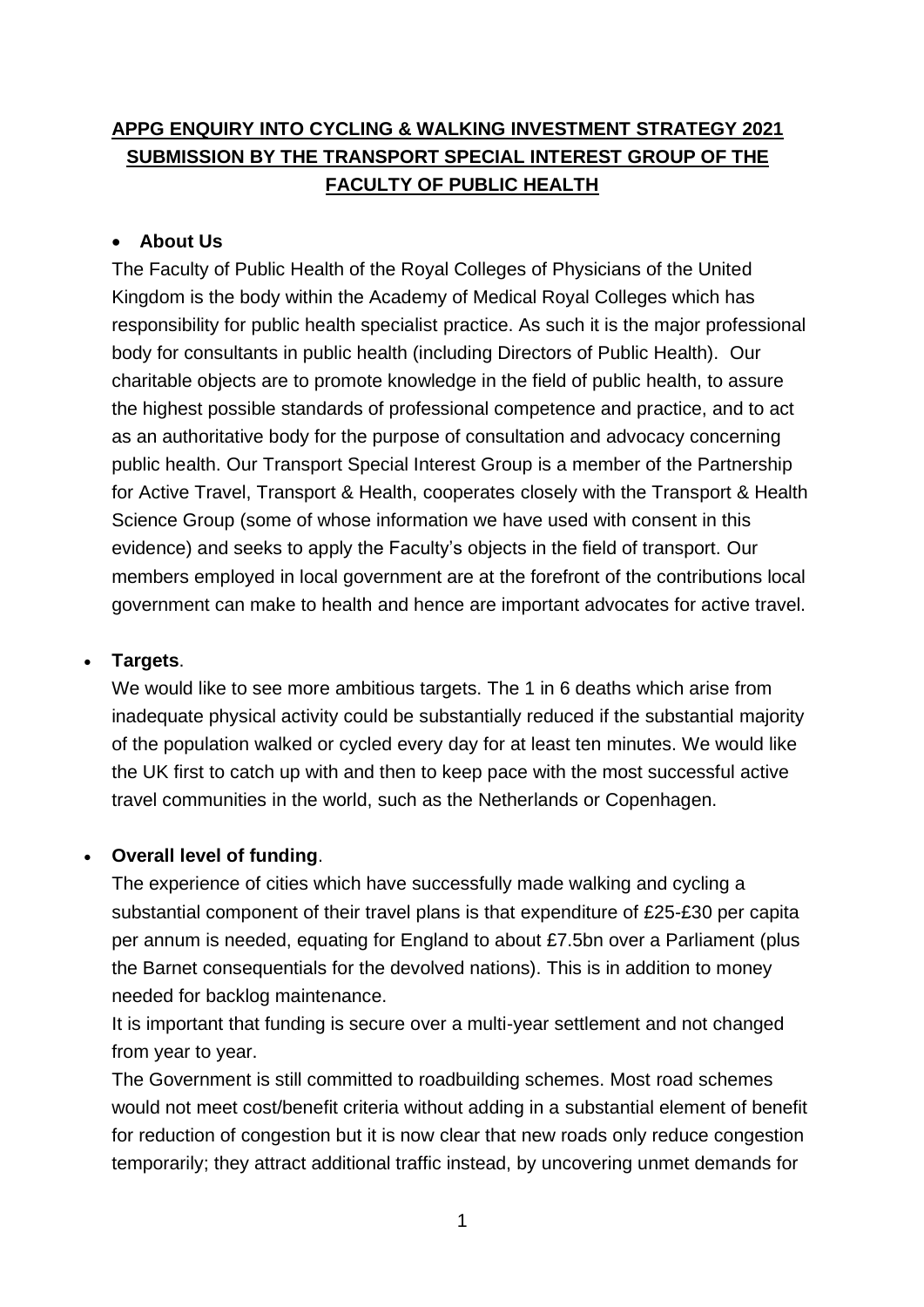relocation. Much of the money committed to roadbuilding would be better spent on active travel and public transport.

### • **Capacity**.

You *ask "Do local authorities and other bodies have the capacity and skills needed to spend the funding allocations required to meet the Government's targets (or any new ones)?* 

The first point we would make is that, as a result of the reductions in public health grant, specialist public health capacity in many local authorities has been reduced, limiting the capacity of public health specialists to spend time on advocating for a higher priority for travel.

Secondly, local authorities vary considerably in the extent to which their transport staff have taken on board the requirements of the new transport objectives. Transport planning needs to move from thinking about movement of vehicles to thinking about movement of people and then it needs to take a further step and think about the kinds of placemaking that will promote active travel and minimise motorised traffic. An example of the kind of outdated professionalism that needs to change is a local authority which turned down a proposal for a car-free development because it did not meet the normal requirements for car parking provision. Highways engineers who routinely think about cars first and other road users second are another example. On the other hand, some local authorities have adopted excellent strategies focused on placemaking and real adherence to prioritising active travel. Thirdly there is a general reluctance to make use of innovative street designs, which in part results from professional traditions but also from the nature of official street design guidance. This is unfortunate as they can be cheaper than traditional methods. In St. Louis they use large stone balls as obstacles for traffic calming. In New Zealand they encourage innovative street design and have tested various methods of encouraging drivers to give way to pedestrians finding that narrowing the road and painting stripes works as well as a zebra crossing. In Calgary they have used public art to make underpasses more inviting and have used public art actually on the street surface to encourage community use and separate cycle lanes from vehicular lanes. In the Netherlands car parking nose to kerb is used as an obstacle in traffic calming whilst living streets are designed by the residents who are encouraged to make provision for parking, for play and for community use, with the carriageway being merely the gaps between the obstacles. These methods are more effective and much cheaper than the methods commonly used in the UK.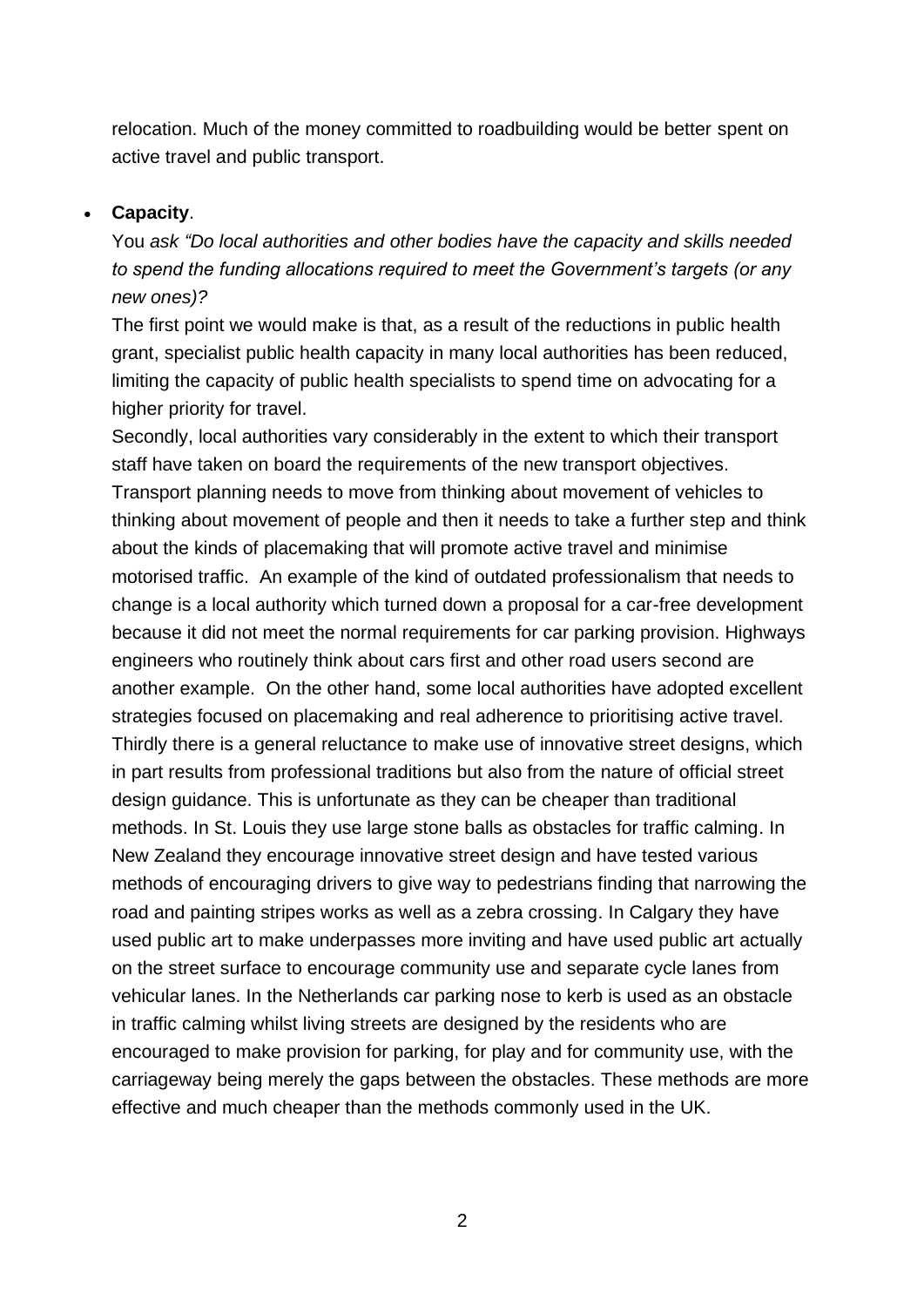# You ask *If not, how can this capacity be boosted, and how quickly can CWIS spending be ramped up?"*

We suggest that an allocation of £20 per capita per annum be indicatively allocated to each local authority with provisions to bid for an additional sum of up to £10. However, the allocation should only be released to be spent on a plan agreed with Active Travel England. Active Travel England should have default powers to spend the money itself where the local authority fails to produce an acceptable plan and for that purpose should be able to exercise any of the powers of a highways authority.

# You ask *"What should be the role of Active Travel England? What resources will it need to fulfil this role?"*

Firstly, we would make the point that it is important there is a public health input into Active Travel England, with public health representation on its Board and public health specialists who have a clear role in its decision-making processes. Active Travel England needs to be

- o a regulator of transport strategies (for example, by controlling the release of funding in the way we have suggested above), for which purpose it will need a group of staff, perhaps drawn from the civil service, able to carry out this function
- o a source of expertise and guidance, for which purpose it will need appropriate experts
- o an advocate able to speak for active travel in public debate, for which purpose it will need a policy staff, probably drawn from a third sector background
- o If it is to have default powers, as we suggested above, it will also need to have the project management capacity to exercise these.

## • **Breakdown of funding**.

You ask *"What should CWIS 2 funding be spent on – i.e. what programmes or initiatives should be funded?"*

The priorities for funding should be

- o The creation of complete cycling networks. According to Metcalfe's Law (which approximates to reality, although it is not precise due to certain discontinuities) the utility of a network is proportional to the square of its size. Accordingly, one 100-mile network is sixteen times more useful than four 25 mile networks. Funding should be focused on creating and linking networks not on isolated schemes.
- o Blocking rat runs with barriers which selectively allow the passage of pedestrians, cyclists, buses, emergency vehicles, residents of the immediate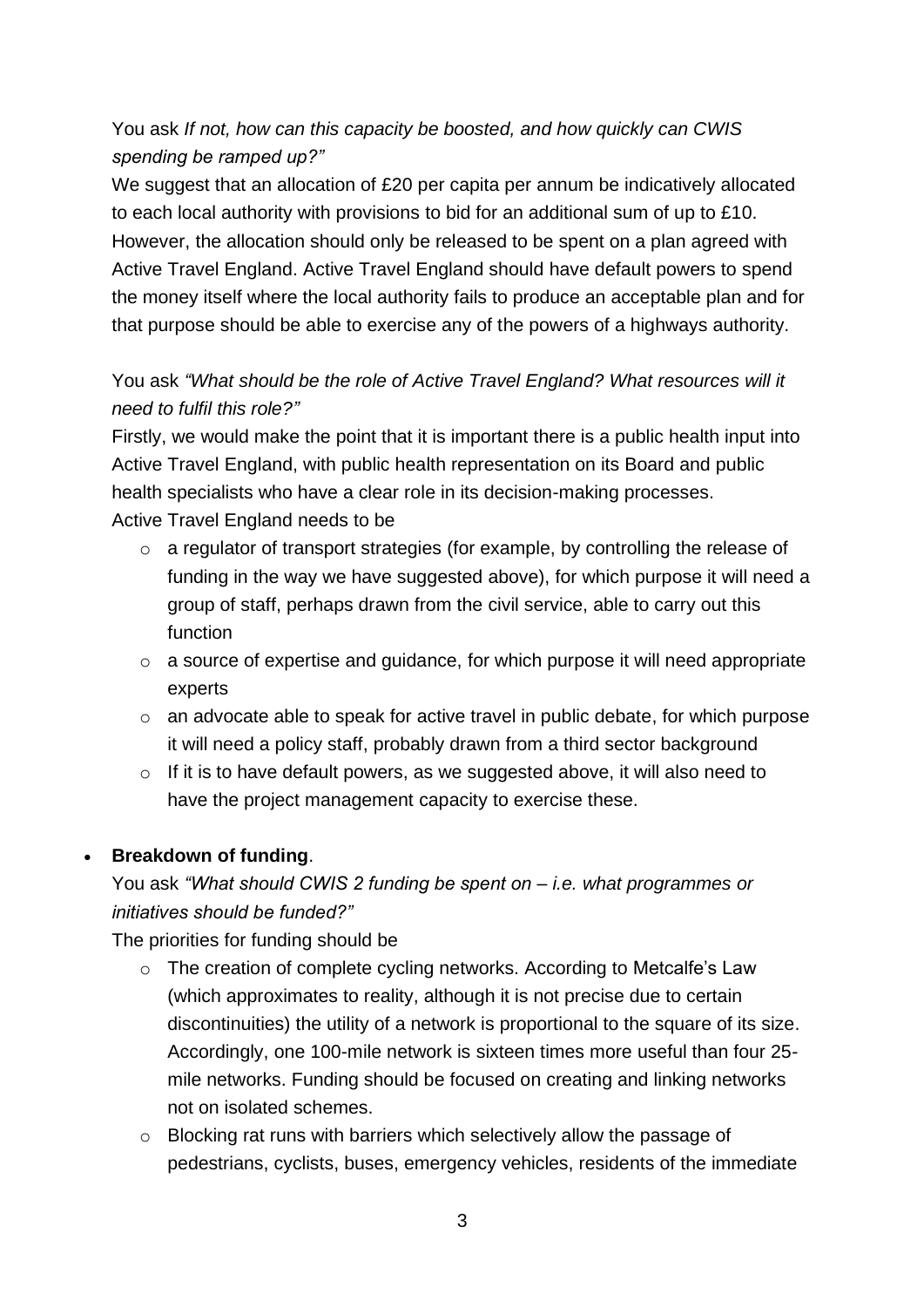local area and some other special types of traffic but do not allow the passage of ordinary traffic from outside the immediate neighbourhood. This would open up scope for community use of the street and would often create a long length of quiet street for cycling.

- o Green attractive pedestrian routes, in which routes through parks or other greenspace would be linked by green streets, using street trees, gardens extending into the street, climbing plants on buildings and patches of green space. Research has shown that people will walk further along such routes.
- o Cycle parking and cycle hubs
- o Attractive pedestrian crossings where roads sever communities or pedestrian routes
- o Investment in the train/cycle combination, including the provision of cycle vans on all passenger trains (which Cal Train in Northern California has shown to be highly successful)

## You ask *"How much capital and how much revenue?"*

The initial need is predominantly for capital to create these networks and for funding to publicise the facilities that are created, but as time passes the balance will shift towards a need for revenue to maintain them.

You ask *"How much of this capital and revenue should go to transport/highway authorities, to Active Travel England, to the voluntary sector, to Highways England and HS2 Ltd, etc, and how much should be spent by government directly?"* There should be an allocation to the National Cycle Network and an allocation to improve canal towpaths. Highways England should receive an allocation to improve pedestrian and cycle crossings of trunk roads, and a similar allocation should be made to Great British Railways to reduce the community severance effect of railways. There should be an allocation to Great British Railways to provide cycle vans on all passenger trains. The rest of the money should go to Active Travel England, some of it to support national promotional campaigns but most of it to support the local programme funding which we have already described. Consultation with stakeholders should be a requirement for funding of local programmes and there would be capacity within the local programmes for third sector involvement.

You ask *"How can government maximise the opportunities for its funding allocations to leverage in additional funding from other sources?"* Social prescribing has an important role in promoting active travel.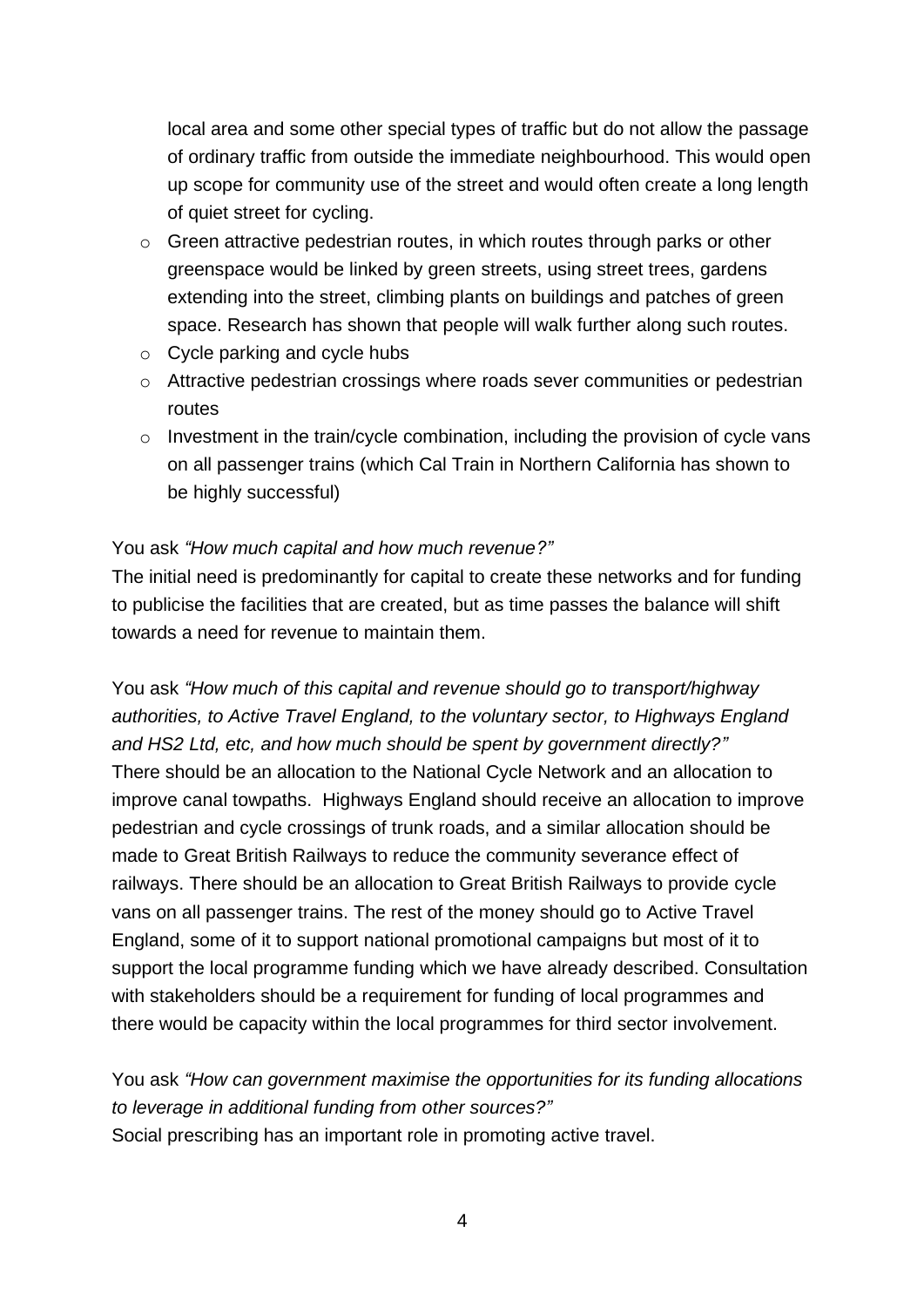There are many co-benefits to active travel and these need to be recognised in order to tap appropriate funding.

#### • **Public and political acceptability**.

Opinion polls show that the majority support schemes such as lower speeds and low traffic neighbourhoods. Unfortunately, the minority who do not are organised, vociferous and fact-averse. They need to be challenged.

#### • **Behaviour change**.

## You ask *"What combination of schemes and policies will provide the basis for a substantial and lasting shift towards active travel?"*

Most people do not choose to use a car. They do not perceive a choice because, outside London, the alternatives simply are not there. We need comprehensive cycle networks, walking networks and public transport networks. They need to be wellpublicised.

The attractive lifestyles that can be created by living streets are not widely appreciated in advance by people who have not experienced them. In some other countries there have been attempts to use virtual reality to overcome this.

We believe that the cost of motoring should be shifted from the ownership of vehicles to their use, so as to encourage more selective use. Use of motor vehicles can be taxed by a combination of increased fuel duty and introduction of road charges. These need not be an anti-motorist measure if they were linked to lower levels of other motoring taxes and costs. Fees charged to motorists (such as MOT fees) and taxes on motoring items (such as VAT on car maintenance or car accessories) could be reduced or abolished as part of the process of offsetting the increased fuel duty and road charges. Insurance is another major cost which is not directly related to mileage and the Treasury could provide a third party, passenger liability, fire and theft insurance policy automatically to every car (with a higher excess for drivers with a poor record), and fund that through road charges and increased fuel duty. This would shift a major fixed cost onto mileage-related payments and abolish the problem of uninsured drivers, as all drivers would be automatically insured and would pay for their basic insurance through road charges and fuel duty. It could be administered through existing insurance companies. Insurers could compete to offer top-up insurance (such as insurance of excesses, overseas cover, breakdown cover or provision of comprehensive cover). Claims on the Treasury from those who take

5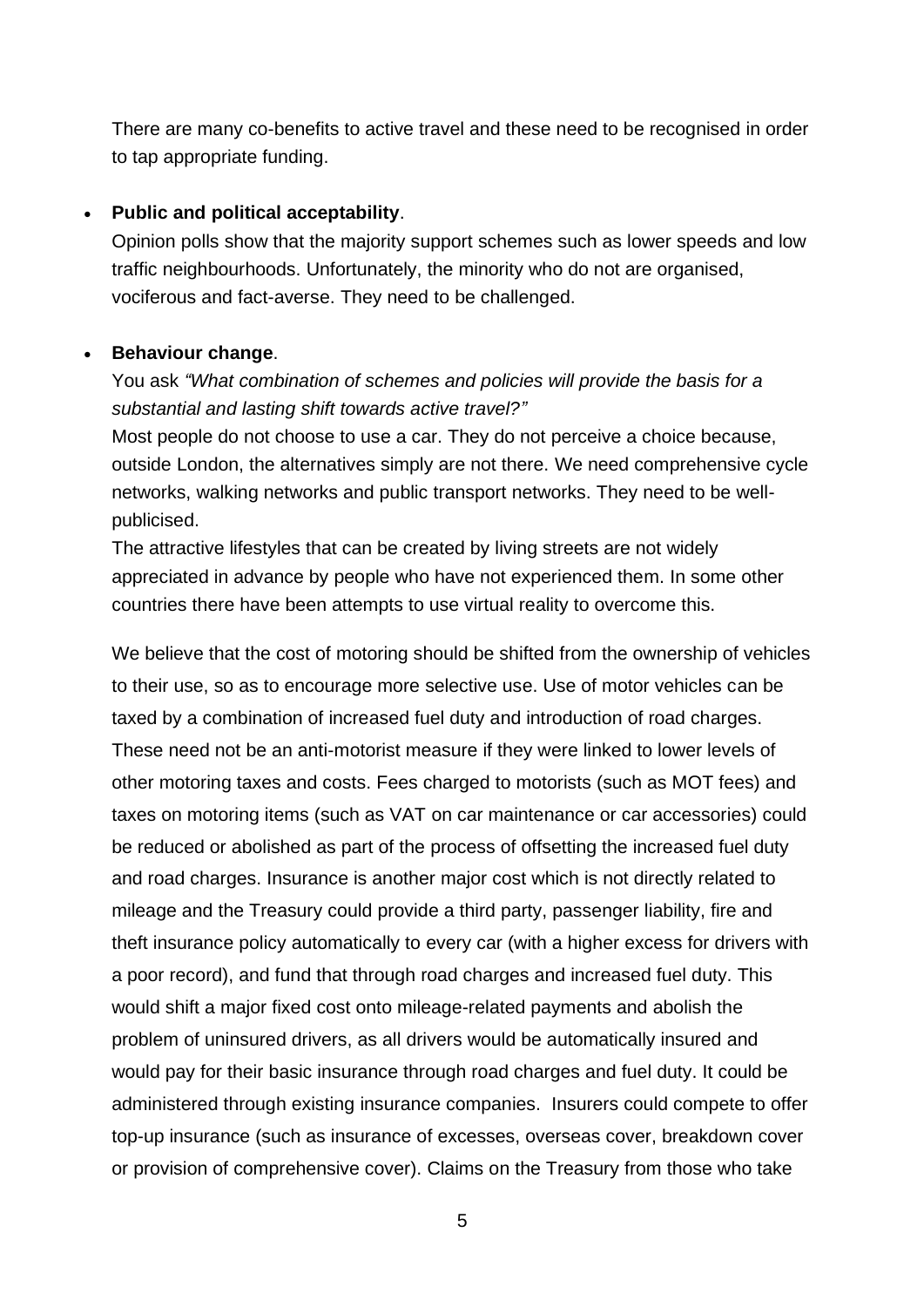out top up insurance would be processed through their insurance company. Claims on those who do not take out top up insurance would be allocated to insurance companies in rotation, in proportion to their share of the top-up market, with the Treasury paying them an administration fee for administering the claim.

## • **Wider policy support**.

The following support policies are needed

- o Highways England need to discontinue its current approach to infilling old railway bridges and tunnels as this obstructs the expansion of cycle networks, railway reopening and greenways
- o Great British Railways needs to be very much more selective in its programme of removing pedestrian level crossings. Crossings should be closed only where a genuinely short diversion, not involving use of a busy road, is possible. For other crossings GBR should be more willing to build a bridge, to use a signal-controlled crossing or to accept small risks where they are no greater than those of crossing a lightly-used road.
- o The 2026 cut off date for claiming historic rights of way should not be applied except where the local authority has carried out a comprehensive review of its definitive map.
- $\circ$  Planning policies need to shift developers away from their current failure to consider green walls, green roofs, and living streets. If new permitted development rights are created under the new planning system, they should be conditional on green roofs (or roof gardens or solar panels), green walls and a living street design for any new street. Planning authorities should be prohibited from turning down proposals for green-enveloped buildings on the grounds of "not fitting with adjacent properties" except in unusual circumstances such as an attractive architecturally-distinctive conservation area. Schemes which create new streets without using a living street design should automatically be called in for this to be justified. Green roofs and green walls should figure on the planning form and planning authorities should never be at risk of costs for requiring them.
- $\circ$  Women in particular, but also some men, are scared of waiting at quiet bus stops or on quiet railway platforms or of passing through quiet passages. Attention needs to be paid to this. Lighting, and monitored CCTV can offer considerable reassurance.
- **Walking as much as cycling**.